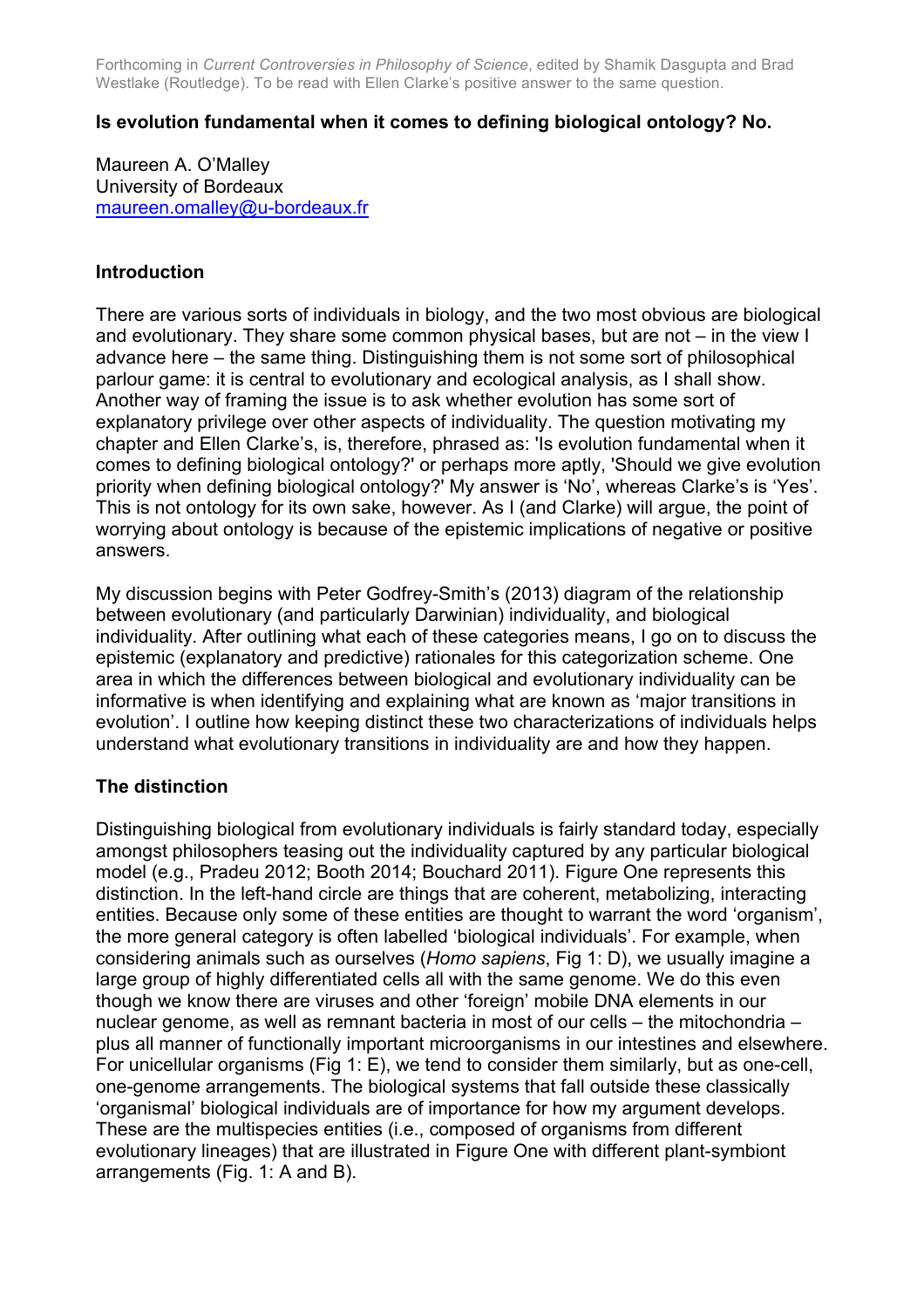In the right circle are evolutionary individuals, which Godfrey-Smith (2013; 2009) has rebranded as 'Darwinian individuals'. On the far right are entities that form lineages, and on which selection operates, but which do not in most accounts have organismal status. There is notable overlap in the middle, and this is where anything that is a biological individual is also a Darwinian individual. I discuss all these distinctions in more detail in the following section; for now, note that my chapter ranges across Figure One, whereas Clarke's chapter and her other work (e.g., Clarke 2015) refer only to entities that fit in the overlapping category.<sup>1</sup> The final dimension of this figure to bear in mind is the continuum of multispecies-monospecies running from left to right. All the boundaries in this figure are rather fuzzy.

**Figure 1:** A revisualized version of Godfrey-Smith's (2013) diagram of the two kinds of individual and their relationship. A: *Medicago* and rhizobia; B: tree and mycorrhizal fungi;2 C: aphid and *Buchnera*; D: *Homo sapiens*; E: *E. coli*; F: bacteriophage; G: tobacco mosaic virus; H: DNA (representing entities such as mobile genetic elements).

All images from Wikimedia Commons. Credits: A: Saint-Hilaire/Ninjatacoshell; B: Natr; C: Snodgrass; D: Carl Sagan/NASA; E: Database Center for Life Sciences; F: Nossedotti (Anderson Brito); G: Zlir'a. H: Dcrjsr.



Clarke (this volume) thinks that viruses and mobile DNA elements need not be considered, because in most accounts they are not alive. Those same accounts, however, would agree that viruses are evolving and subject to selection.

 $2$  Mycorrhizal fungi do not have the fruiting body shown in the image. The mushroom shape is just there to indicate this is a fungal arrangement.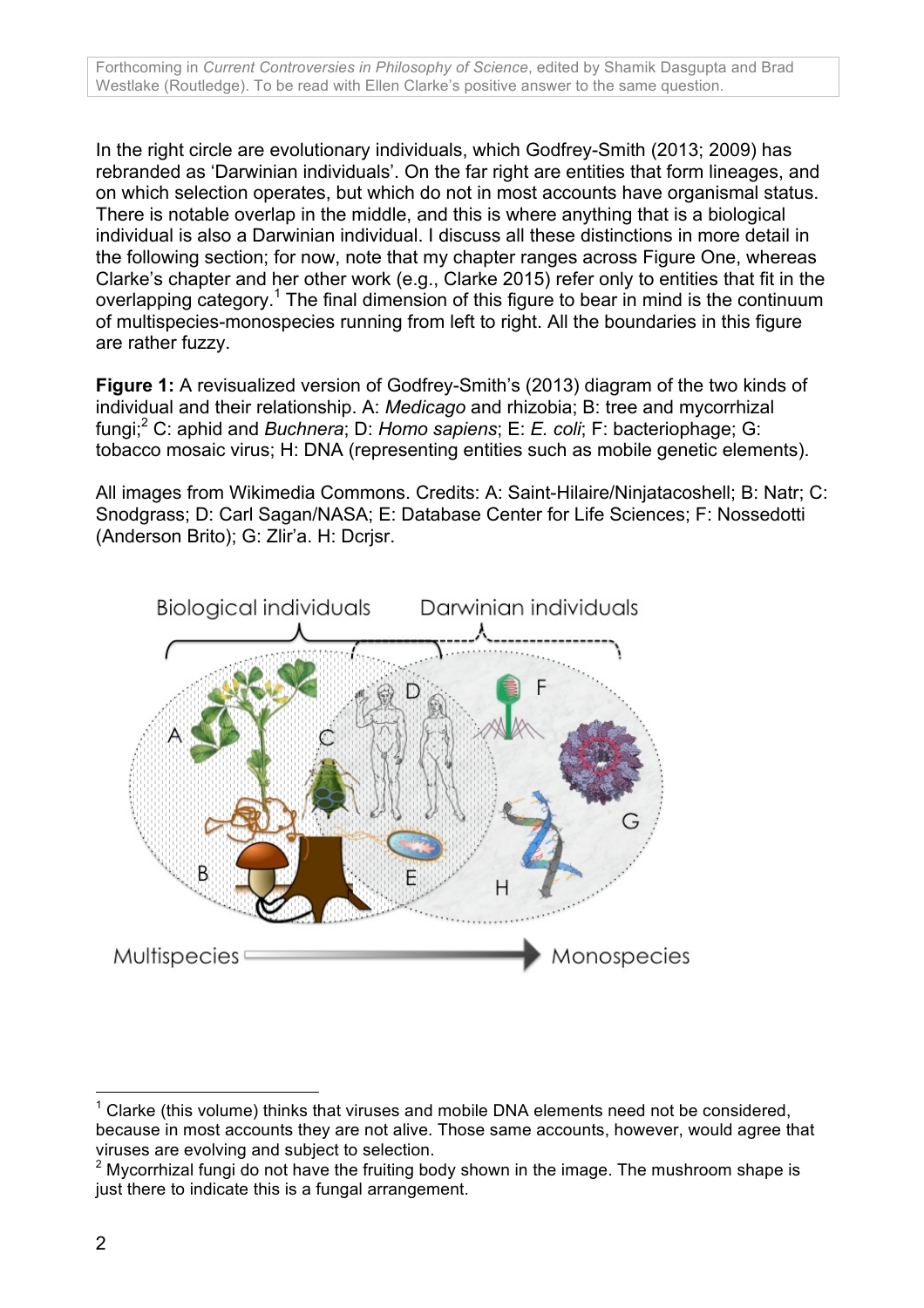# **Elaborating the distinction**

What are some of the implications of this diagram? The case of viruses helps illustrate what is at stake in distinguishing biological and Darwinian individuals. Viruses and bacteriophage (Fig. 1: G and F respectively; the latter are the viruses that infect bacteria), plus mobile and non-mobile genetic elements<sup>3</sup> (e.g., plasmids and transposable elements are examples of the former; Fig 1: H) can form evolutionary lineages and be objects of selection. But they are not organisms, except in the most revisionary characterizations of organismality. Some of these revisions have been inspired lately by discoveries of giant viruses that have genomes larger than those of many reduced parasitic microorganisms (Raoult et al. 2004). These reconceptualizations suggest that the virus is the actively replicating entity that takes over a cell, thus making that cell a 'virus factory' (Claverie and Abergel 2010; Forterre 2010). The viral-factory cell in the act of cellular co-option is thus 'alive' in a sense the free-floating virus particle is not. I am not working with this redefinition in my discussion, but if it were to be used would conceivably place viruses on the other side of the diagram (the 'multispecies' end) when and only when in the process of being reproduced by cells.

Looking on the far left-hand side of the diagram, we can consider closely connected groups of organisms that are often mutualistic, persistent and regularly regenerated metabolic wholes without a common inheritance. In other words, these entities are composed of sub-entities that have separable biological and evolutionary individuality. Figure One illustrates this sort of entity with two partnerships often used as model systems: a legume (illustrated by *Medicago*) and the endosymbiotic rhizobial bacteria that enter legume roots (Fig. 1: A), and a wider range of plants with endosymbiont fungi in and around their roots (Fig. 1: B). Other well-known symbioses of this sort are the collectives forming corals, or hydrothermal vent tubeworms, or lichens, or dependently co-metabolizing consortia of microorganisms. <sup>4</sup> Liaisons such as these co-produce the main properties of the biological individual, including nutritional mode and means of generating energy, waste disposal, invader protection, and capacities for a range of interactions with other organisms and the environment. The tightest liaisons are mostly metabolic (an empirical fact, not a philosophical argument). However, as Godfrey-Smith has often pointed out, these co-produced entities – despite co-creating and sharing properties that form the collective entity – often reproduce separately. He calls the repeated co-production of such entities, generation after generation, 'reconstruction' – a process that does not generate a single fused lineage (Godfrey-Smith 2015, p. 10122). A biological individual such as either of the examples in Figure One is thus 'a metabolic knotting of reproductive lineages that remain distinct' (Godfrey-Smith 2013, p. 30).

This view fits with a general understanding of 'organism', which is of entities that are selfmaintaining, self-perpetuating lineage-formers that are units of selection in their own right (e.g., Queller and Strassmann 2009; Pepper and Herron 2008; Santilices 1999). These are the entities captured by the overlapping categories in the middle of Figure One. As

<sup>&</sup>lt;sup>3</sup> 'Genes' are examples of the latter in Godfrey-Smith's original diagram, and I will only mention in passing their problems as an exemplar for this discussion. Mitochondria and chloroplasts (plus other plastids) might be considered additional examples, but because their evolutionary fates appear controlled by the evolutionary fates of their hosts, they would not normally be given any stand-alone status in such a diagram. For further discussion of such entities, see the main text.  $4$  For some less well-known but just as fascinating systems of this sort, see Herron et al. (2013).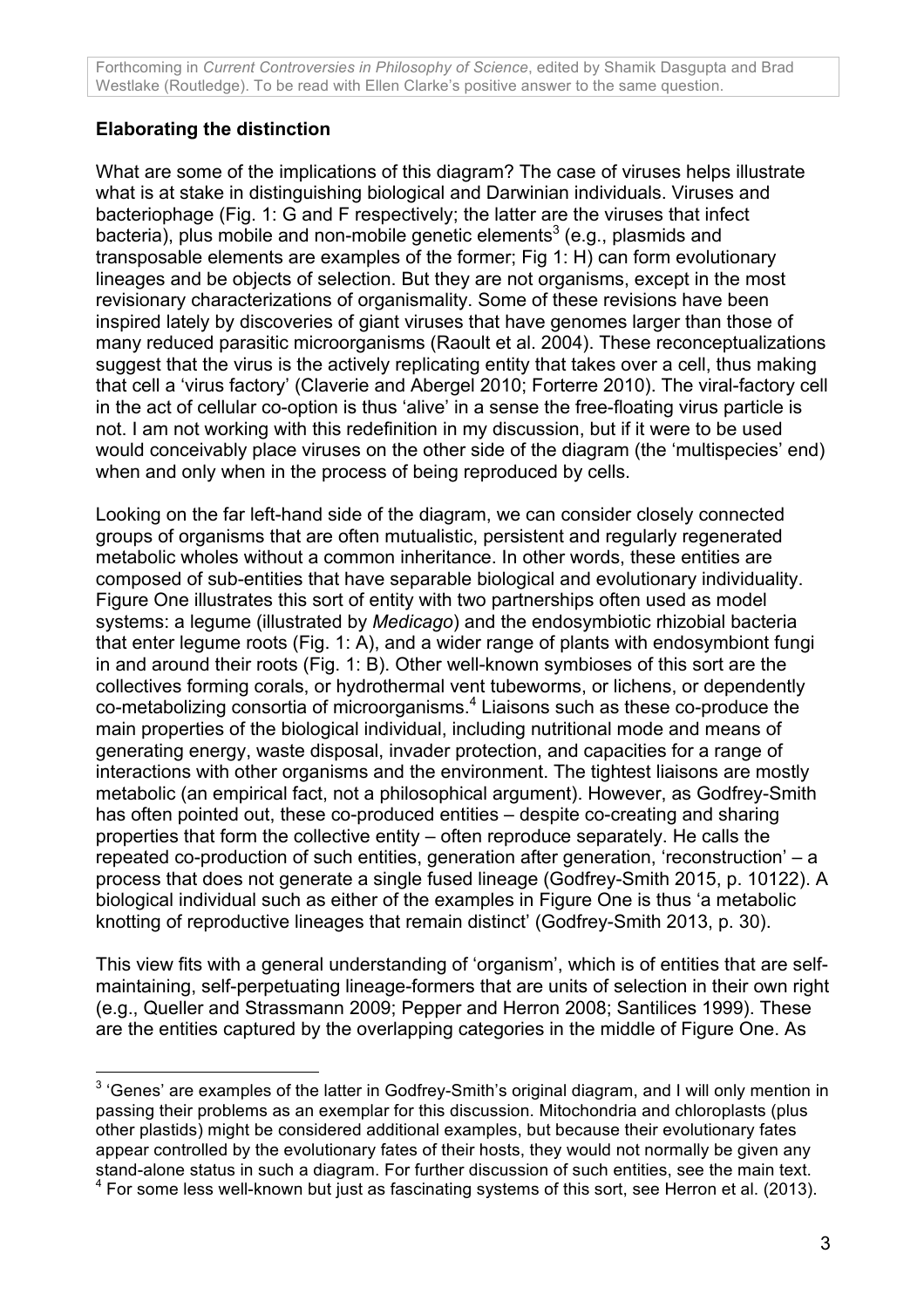Forthcoming in *Current Controversies in Philosophy of Science*, edited by Shamik Dasgupta and Brad Westlake (Routledge). To be read with Ellen Clarke's positive answer to the same question.

well as the expected organisms fitting there – from humans to bacteria – 'organisms' such as aphids and their endosymbionts (*Buchnera*) can be found (Fig. 1: C; also Godfrey-Smith 2013).<sup>5</sup> Why are they seen as the same unit and not placed to the lefthand side along with other multispecies entities? Because *Buchnera* are inherited vertically (parent to offspring) from the mother aphid, and not horizontally (from the environment) as happens for the entities farther to the left and outside the overlap. This is an important distinction that for many evolutionary theorists (including Clarke) demarcates the equivalent of a distinction in kind: between composite biological individuals that reproduce vertically, and composite biological individuals for which some constituents are repeatedly acquired horizontally.<sup>6</sup> The former are biological *and* Darwinian individuals; the latter at best biological (Godfrey-Smith 2013).

Why does it matter if entities do not reproduce as one unit but rather as multiple units that contribute to a larger collective entity? It matters for evolutionary Darwinizing purposes because evolution is defined on the basis of reproductive success. The counting procedures that make up the machinery of population genetics are established on that basis. Although I think a simple definition of reproduction is tremendously problematic, and that there might in fact be a broader category of evolutionary individuals that are not necessarily Darwinian individuals but composed of them and aligned fitnesswise (see O'Malley 2016), my qualms are not germane for the moment. We can simply acknowledge the fact that many collective entities, no matter how close and intimate their lives, still carry out localized reproduction (i.e., *not* across the whole system simultaneously, via some sort of bottleneck). This means that from a population-genetic perspective – the gold standard of evolutionary analysis – the fitness of the participants contributing to that collective must be considered separately (Mushegian and Ebert 2015). As Godfrey-Smith puts it, 'counts are affected by assumptions about individuals' (2013, p. 17-18), and population genetics for better or worse does its explanatory work with the separated individuals and not the collective ones. If population genetics does count the aggregated biological individuals, it can only be when they have reached the host-controlled reproducer stage (however, see below for how population genetics can decompose even these arrangements). We see, therefore, a decoupling of biological individuality (the lives lived) and Darwinian evolutionary individuality (turning on a reproductive fulcrum).

Any claim that biological individuals are 'less explanatory' than evolutionary Darwinian individuals (e.g., Clarke) would be focused exclusively on the overlapping section of Figure One (entities that are both biological and Darwinian). This can be a perfectly legitimate thing to do for certain epistemic purposes, as long as it is clear to everyone that the systems on the far left have been excluded (likewise those on the far right, because of not being 'alive'). The multispecies systems can indeed be broken down and analysed as separate Darwinian individuals (e.g., the legume without its root endosymbionts; the rhizobia without their plant host). This is exactly how population genetics would treat them. But population genetics can also treat the mitochondrion in eukaryotes (e.g., animals, fungi, plants, protists) separately because it has experienced a different evolutionary history from that of the host cell's nuclear genome. Is that sort of

 $5$  Haber (2013) would also place eusocial insect colonies ('superorganisms') here, even if he does not want to call them organisms.

 $6$  I will ignore for the purposes of this paper just how very mixed (vertical and horizontal) most transmission systems are (Ebert 2013; see O'Malley 2016 for further discussion).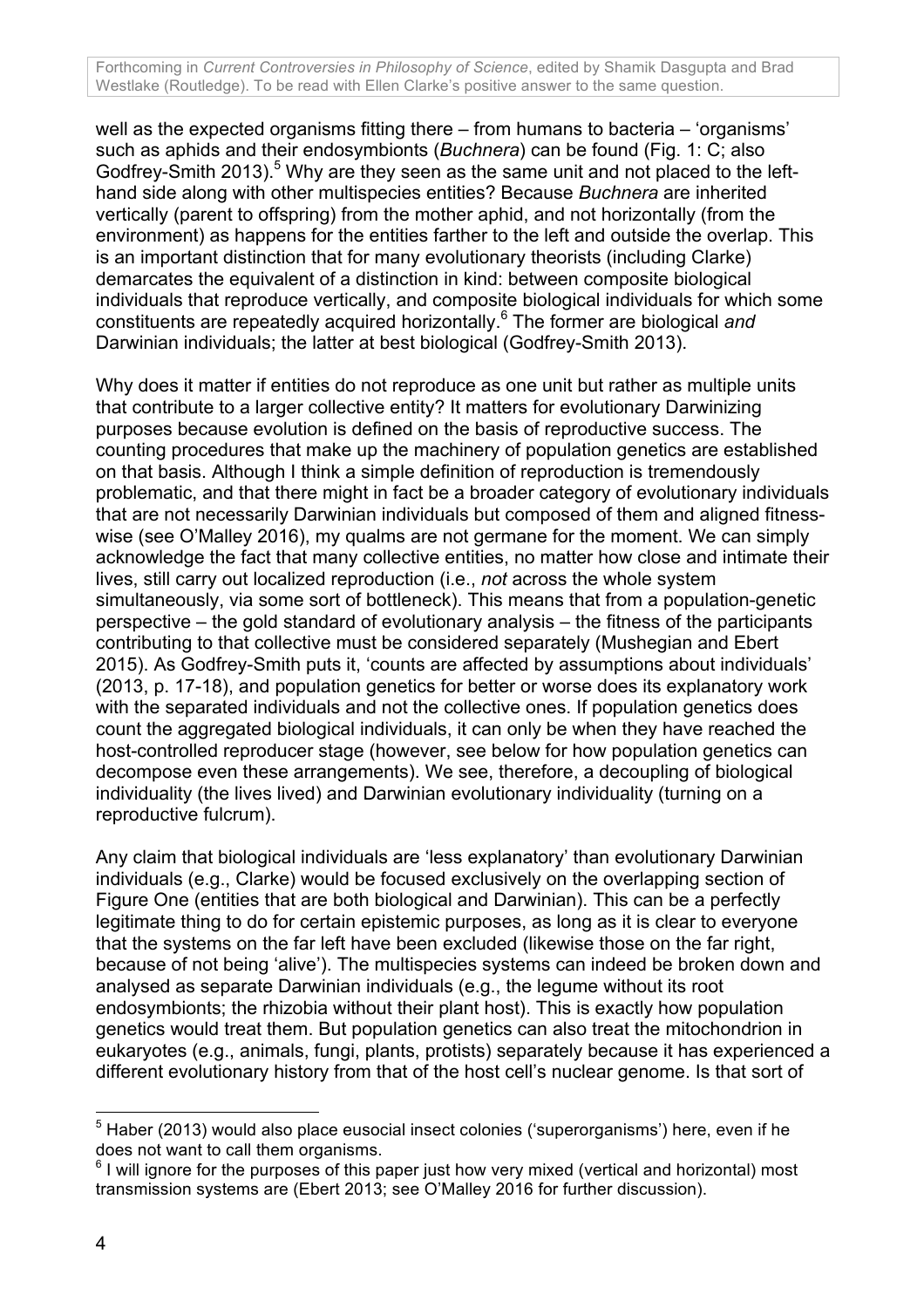separation what we want to do all the time? I suggest not. A case has been made along these lines against regarding 'selfish genes' as appropriate units of analysis (see Huneman 2010). We need not think this strategy is wrong through and through, however. There are explanatory and descriptive aims that can only be achieved when the constituent entities of multispecies biological individuals are separated, and other aims that rule out such separation. These explanatory differences rest on the distinction between biological and evolutionary (i.e., Darwinian) individuals, and an acknowledgement that *neither* has out-and-out priority free of explanatory context. This is my more exact answer to the motivating question, plus a rejection of any suggestion that I am 'criticizing' the idea of Darwinian individuality.

## **Explanatory implications**

From what I have said so far, it should be clear that biological individuals are the units of ecological interaction and survival, achieved most basically by their metabolic capabilities. The explanatory focus for such entities is their persistence in and impact on the world. A Darwinian individual, on the other hand, is a unit of selection regardless of whether it can maintain itself metabolically. The explanatory focus for these entities is fitness measured as multiplication of the entities. To put the distinction very crudely, we explain biological individuals by viability, and Darwinian individuals by fecundity.<sup>7</sup> How does this work?

Take the legume, illustrated in Figure One with *Medicago* (a clover-like genus that includes alfalfa). This plant enters into a close relationship with rhizobial bacteria early in the plant's lifecycle. The bacteria become endosymbionts in the root hairs of the plant, and both roots and bacteria co-develop to achieve a nutrient exchange system. Without the bacteria, the plant has no access to nitrogen, essential for growth and the eventual maturity and reproduction of the plant. The bacteria can survive without the plant, but do less well. But although this is an intimate relationship that has evolved for 70 million years, the bacteria are reacquired horizontally for each generation of the plant (Denison and Kiers 2011). The bacterial lineages that 'infect' the roots of the mother plant may be genetically different from but functionally identical to the lineages that inhabit the roots of the offspring plants. Because of these separable reproductive and evolutionary trajectories, the system – plant and bacteria – can be understood as the unit of *viability*: the entity that interfaces with the world, and has an impact on the reproductive capacities of the constituents. Nevertheless, the units of *fecundity* are the separate lineages, despite the fact that the plant is unlikely to reach reproductive maturity without the rhizobia. It is simply this distinction that the biological and Darwinian individuality concepts are carving up.

We can explain how the plant gets by in the world because it is part of a collective that also includes rhizobia. But the rhizobia become mere environmental conditions when the fitness chips for the plant are counted: the success of the plant is measured by how many more plants there are. Even though I think this kind of calculation has limitations (see O'Malley 2016; also Bouchard 2014), this is how standard evolutionary analyses are done. It is the Darwinian individual that is the focus of the counting, not necessarily the biological individual. Obviously, as Figure One shows, there is often enough overlap, but

 $<sup>7</sup>$  Michod (2005), who also uses the terminology of 'viability' and 'fecundity', sees these units as</sup> mutually overlapping, thus also answering 'yes' to the motivating question for this chapter.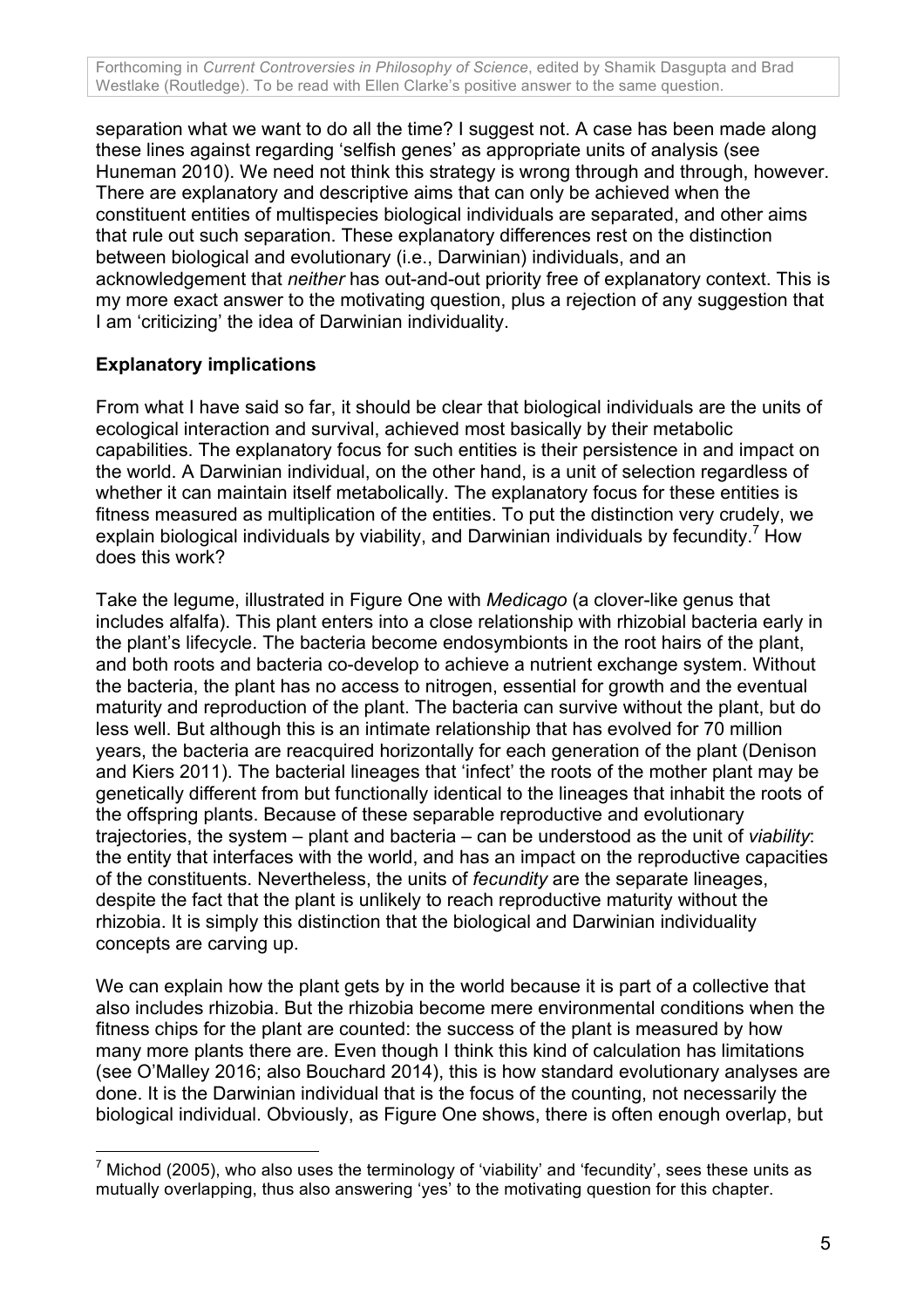as far as population genetics goes, it is too bad for any multispecies collaborative as a unit when there is separation for counting purposes. If we want to explain more, and particularly to predict the viability of, let's say, hypothetically rhizobia-free legumes, then we return to the biological individual – the ecological entity that interacts as a unit. We may also think there is something evolutionarily interesting about how such collectives persist and change the world over evolutionary time (see below), but we cannot expect population-genetic counts to say very much about them as combined systems. If we want to predict what will happen to the Darwinian individual in the future, there are limitations to what can be said without returning to the biological individual, unless factors such as population size or selection co-efficients are known in advance. However, retrospectively, there are some very interesting explanations of Darwinian individuals that account for major turning points in the history of life on Earth.

# **Evolutionary transitions in individuality (ETIs)**

ETIs occur when previously independent reproducers become a single reproducer and unit of selection (Szathmáry and Maynard Smith 1995; Okasha 2005; Clarke 2014). What were once separate evolutionary individuals become single higher-level evolutionary individuals through 'deDarwinizing' processes (Godfrey-Smith 2009). Sometimes this can happen to a group of closely related entities, such as when single related cells become a multicellular entity and a new higher-level unit of selection (Michod 2005). Other times, multispecies collectives fuse their reproductive and evolutionary fates to become a single unit (e.g., cells with mitochondria). Serial achievements of ETIs are postulated to have formed the main or at least most theoretically interesting complexification trend in evolutionary history (Szathmáry and Maynard Smith 1995; Sterelny 1999). ETIs bring about hierarchical complexification rather than the more everyday 'horizontal' complexity (mere differentiation of structure – see McShea 2015). However, even though this discussion refers primarily to Darwinian individuality, there are explanatory moments when biological individuality warrants consideration too.

The origin of the eukaryote cell (an event known as eukaryogenesis) is an example of where this distinction plays a role. Eukaryotic cells, which are large and filled with functionally specialized compartments (e.g., mitochondria, nucleus), arose from prokaryotic cells,<sup>8</sup> which are smaller cells that have less internal structure but more diverse metabolisms. The prokaryotic progenitor cell was very probably a member of the group of non-bacterial prokaryotes called Archaea (Bacteria and Archaea being the two ways to be a prokaryote). The exact first step of eukaryogenesis is unknown, but at some 'pre-eukaryotic' point an archaeal cell took in a bacterial cell and did not digest or otherwise destroy it. After quite a period of evolutionary adjustment in which the distinctive eukaryotic cell gradually emerged, the engulfed bacterium became the mitochondrion by giving up lots of its genes and functions to the host cell nucleus. It began carrying out basic metabolic and biosynthesizing processes for the host cell (although it stopped doing those activities in some lineages later on). The precise moment at which this archaeal cell carrying a bacterial cell became one unit of selection cannot be identified, but it indisputably happened: a cell with an endosymbiont – each with separate evolutionary fates for a long time – merged reproductive efforts, evolutionary trajectories and 'achieved' another level of evolutionary (Darwinian)

 $8$  There are some radical eukaryote-first speculations we can safely ignore here.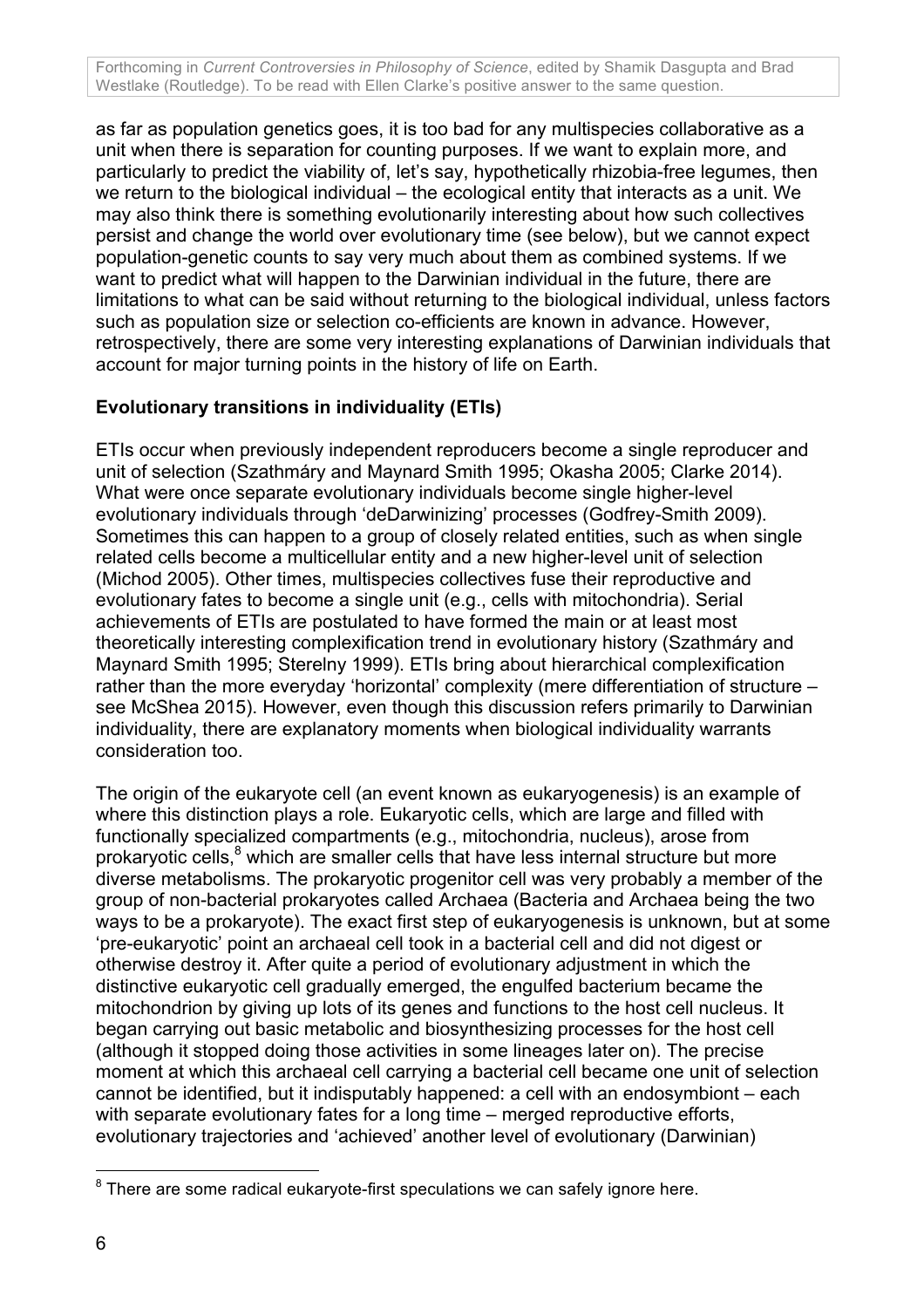individuality. In fact, the fate of the mitochondrion, as I noted in a footnote above, is controlled by the host cell as the cell responds selectively to environmental pressures. We can see evidence of this in the different anaerobic and aerobic capacities of mitochondria-derived organelles in hosts adapted to anoxic, very low-oxygen and oxic regimes (Stairs et al. 2015; Müller et al. 2012).

However, the first point to note for eukaryogenesis is what I mentioned above: that even though such an ETI is universally deemed to have occurred, population genetics can still be applied to the mitochondrion on its own (ditto the chloroplast in plants, which is a similar case of an ETI – see O'Malley and Powell 2016). In such analyses, theorists discuss the effects of mutational biases and population structure on organelle genome architecture and the efficacy of selection (e.g., Lynch et al. 2006; Birky et al. 1983). Nobody at any point, however, is suggesting that mitochondria are viable in their own right and could go out into the world beyond the cell and survive. $9$  Similar analyses are carried out with *Buchnera*, the endosymbionts of aphids. They have lived inside specialized aphid cells (bacteriocytes) for 200 million years, and have lost large numbers of functional genes (Mira and Moran 2001). Despite *Buchnera*'s deep dependence on the aphids, population genetics is often carried out on them to explain the forces behind their genomic and functional reduction (e.g., Moran 1996; Woolfit and Bromham 2003). But again, there is not the minutest possibility that these endosymbionts could be removed from the bacteriocytes and 'set free' to interface directly with the environment outside aphids. This is what their close but unreduced relatives, *Escherichia coli*, are able to do. In other words, *Buchnera* (and mitochondria and chloroplasts) are not expected to be biological individuals although they are expected to conform to the characteristics of Darwinian individuals, when being explained population-genetically. Although *Buchnera* are still regarded as quasi-organismal and not organelles (which is what mitochondria and chloroplasts are), they have a similar status in where they fall with respect to Figure One.

But there is also a more radical way in which separating biological and evolutionary individuality affects the centrality of ETIs in explaining major transitions. When Darwinian individuals are the focus of such macroevolutionary explanations, they invoke primarily a genetic account of those individuals (just as microevolutionary ones do). Why? Because the main way in which to decide what has continuity and cohesion reproductively (and is thus reproducing and forming lineages of the right sort) is by tracking genes. This way, different lineages bearing the appropriate genetic material are the individuals of interest (this is exactly why mitochondria, chloroplasts and *Buchnera*, which have their own genomes, can be analysed population-genetically, and also the reason why Godfrey-Smith's exemplar in this category is 'genes' or 'chromosomes'). A great deal of ETI work has been focused on genes and genomes as the informational bearers of individuality, and on ETIs as the resolution of genetic conflict (e.g., Szathmáry and Maynard Smith 1995). However, we can also think about evolutionary transitions more metabolically, and ultimately explain these turning points by properties associated with biological individuality.

 $9$  As a curious aside, this is what an evolution-of-endosymbiosis theorist, Ivan Wallin (1883-1969) argued he'd done in the 1920s. He believed mitochondria were autonomous bacteria – i.e., both Darwinian and biological individuals – and that he had cultured them outside the cell (Wallin 1928). Sadly for his career he was not much believed, although his more general ideas linger on in discussions of endosymbiosis today.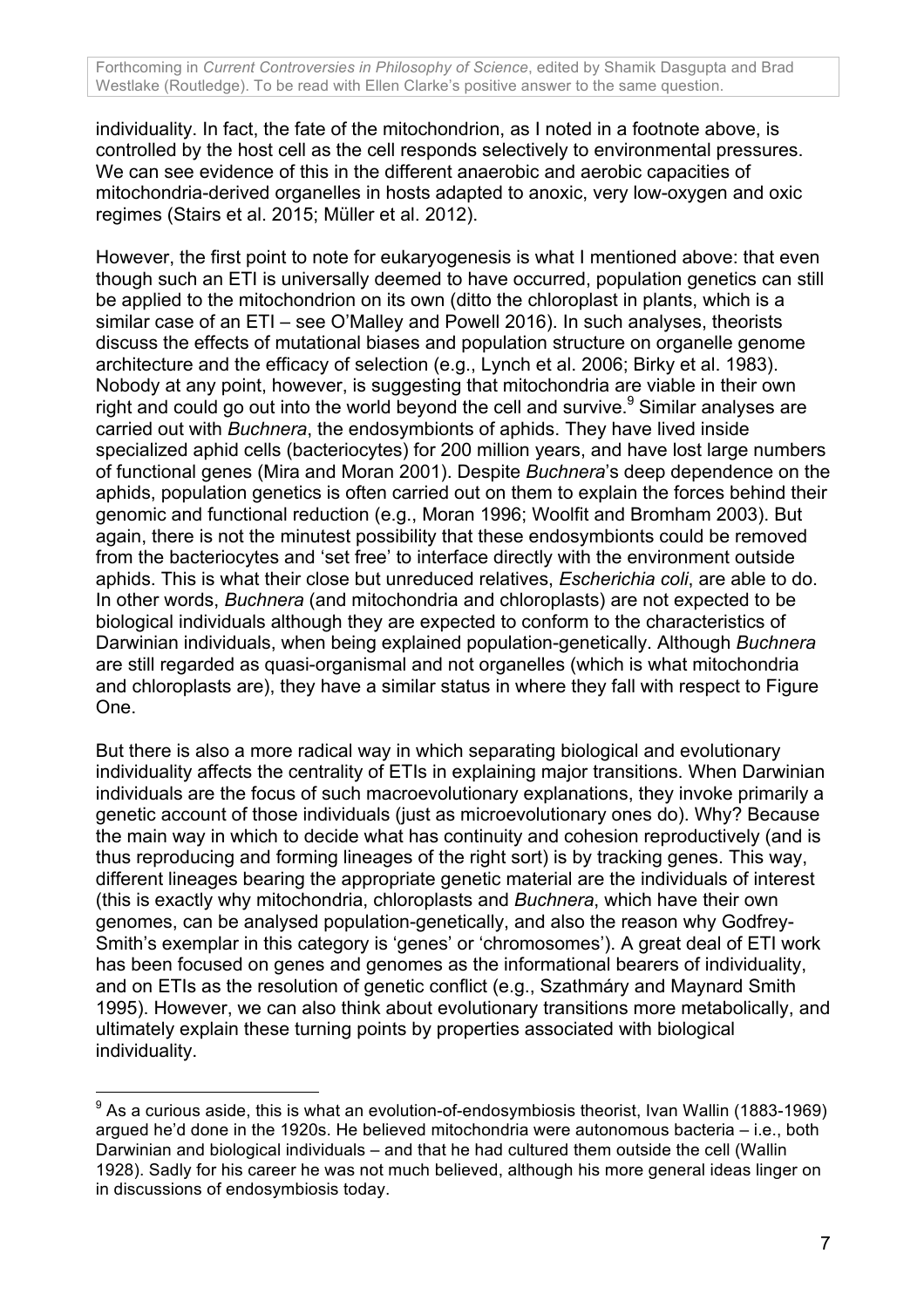Recently Russell Powell and I have pushed this line, arguing that major transitions in evolution can also be identified and explained metabolically (O'Malley and Powell 2016). We noted several overlooked candidates for major transitions: the divergence of Bacteria and Archaea (probably the most fundamental divergence in the history of life on Earth), <sup>10</sup> and the Great Oxidation Event in which the metabolism of cyanobacteria irrevocably changed planetary ecology and thus the evolutionary trajectory of all lifeforms and their future possibilities. While both these turning points are of the utmost evolutionary importance for understanding why life is the way it is now, these events cannot be accounted for in a major transitions framework focused on ETIs. A metabolic focus, however, immediately homes in on them (e.g., Sojo et al. 2014; Falkowski and Godfrey 2008). In such instances, features of biological individuality play an explanatory role that is not just proximate (how) but also ultimate (why). Making that argument requires some elaboration on the points I made with Powell.

Our paper suggests that some major evolutionary transitions are very likely about genetic (Darwinian) individuals *and* metabolic (biological) individuals (e.g., the origin of cells, the origins of multicellularity). Some transitions, however, might be better explained by Darwinian individuality alone (e.g., eusociality). And quite a few of either a short traditional list (i.e., Szathmáry and Maynard Smith 1995) or a longer revised list might really best be seen as major transitions explained ultimately by metabolism and biological individuality, rather than Darwinian individuality as tracked by genes. To understand why certain evolutionary transitions in individuality occurred, such as the acquisition of the mitochondrion, or the many acquisitions of plastids (photosynthesizing organelles such as chloroplasts, that were once independent organisms), Powell and I suggest that metabolism is not mere background to the ultimate (genetic) explanations, but is a driver of the events in which the resolution of genetic conflict (the prime explanandum in ETI accounts) is in fact secondary.

Eukaryogenesis may well be one of those transitions because metabolic explanations of this event are able to account for the details of why and how this 'fusion' progressed – in a way that tracking genetic individuals cannot (Lane and Martin 2010; O'Malley and Powell 2016).<sup>11</sup> Metabolic regulation is a plausible explanation of how conflict was resolved between the two cells that fused into the novel eukaryote; metabolic regulation may also have ongoing explanatory implications for the evolution of various forms of eukaryote multicellularity (Blackstone 2013). The oxygenation of the Earth – an event brought about initially by the combination of two previously disconnected photosynthetic pathways in one organism – is another transition explained metabolically (Hohmann-Mariott and Blankenship 2011; O'Malley and Powell 2016). This world-changing biological event is necessarily left out of ETI-oriented major transition models because of not being explicable in terms of new levels of evolutionary individuality. Metabolism duly identifies and explains this major ecological and evolutionary transformation. Thus, even at a macroevolutionary level of explanation, metabolic (biological) individuals continue to be worth distinguishing epistemically from standard genetic Darwinian individuals. By all means, keep both involved explanatorily, but they should not be conflated.

 $10$  This is especially the case if, as now seems likely, eukaryotes are just a specialized sort of Archaea.

 $11$  This point obtains regardless of exactly when the mitochondrion was acquired – a topic that is a matter of considerable contestation at the moment.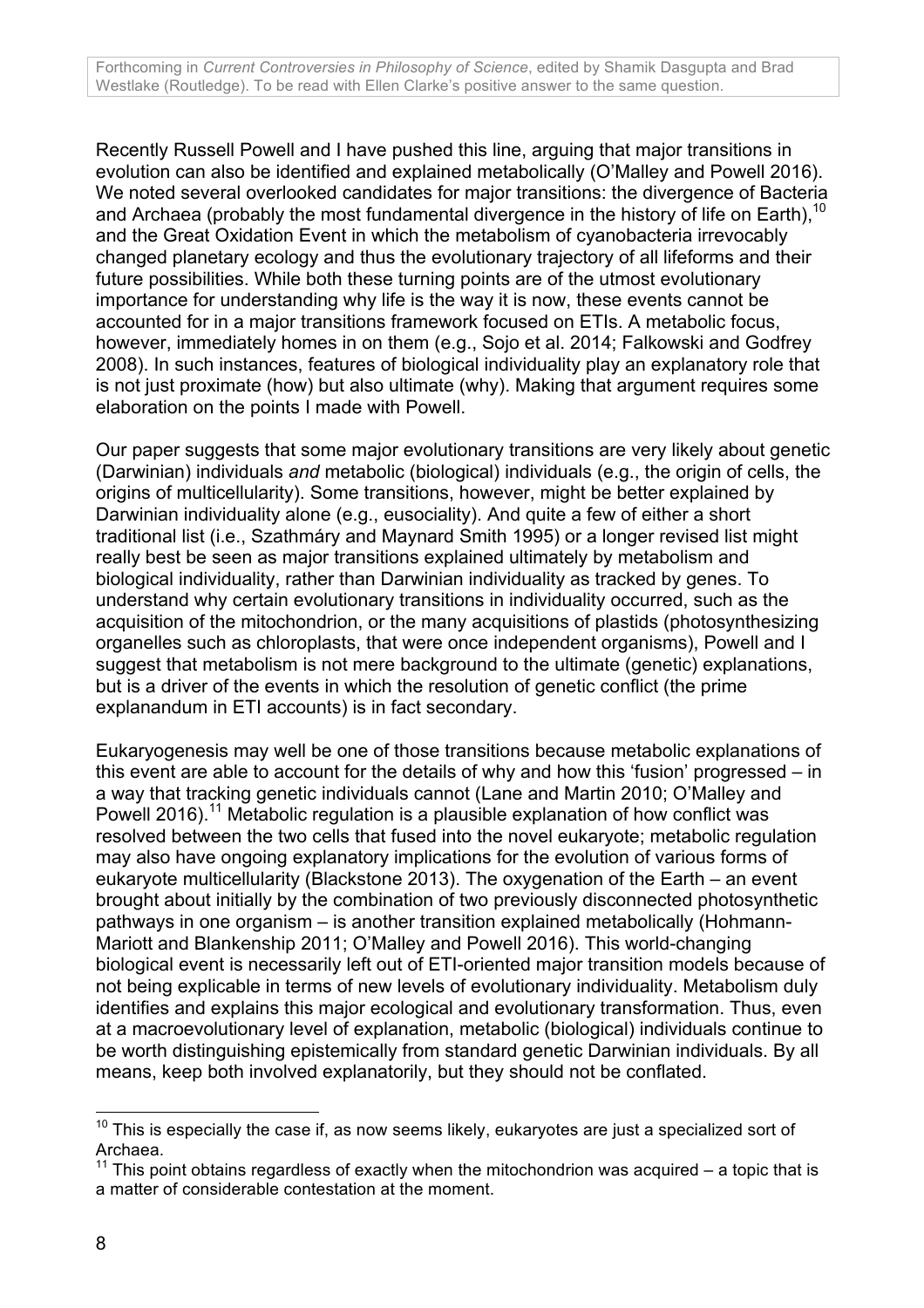## **The bottom line**

There are good reasons to keep biological and evolutionary (Darwinian) individuality conceptually distinct, in particular to understand their different implications for ecological and evolutionary explanations. In the process, we may gain some interesting insights into biological individuals and their roles in ultimate and not just proximate explanation.

## **References**

Birky CW Jr, Maruyama T, Fuerst P (1983) An approach to population and evolutionary genetic theory for genes in mitochondria and chloroplasts, and some results. *Genetics* 103: 513-527

Blackstone NW (2013) Why did eukaryotes evolve only once: genetic and energetic aspects of conflict and conflict mediation. *Philosophical Transactions of the Royal Society London B* 368: DOI: 10.1098/rstb.2012.0266

Booth A (2014) Populations and individuals in heterokaryotic fungi: a multilevel perspective. *Philosophy of Science* 81: 612-632

Bouchard F (2011) Darwinism without populations: a more inclusive understanding of 'survival of the fittest'. *Studies in History and Philosophy of Biological and Biomedical Sciences* 42: 106-114

Bouchard F (2014) Ecosystem evolution is about variation and persistence, not populations and reproduction. Biological Theory 9: 382-391

Clarke E (2013) The multiple realizability of biological individuals. *Journal of Philosophy* 110: 413-435

Clarke E (2014) Origins of evolutionary transitions. Journal of Biosciences 39: 303-317

Claverie J-M, Abergel C (2010) Mimivirus: the emerging paradox of quasi-autonomous viruses. *Trends in Genetics* 26: 431-437

Denison RF, Kiers ET (2011) Life histories of symbiotic rhizobia and mycorrhizal fungi. *Current Biology* 21: R775-R785

Ebert D (2013) The epidemiology and evolution of symbionts with mixed-mode transmission. *Annual Review of Ecology, Evolution and Systematics* 44: 623-643

Falkowski PG, Godfrey LV (2008) Electrons, life and the evolution of Earth's oxygen cycle. *Philosophical Transactions of the Royal Society London B* 363: doi:10.1098/rstb.2008.0054

Forterre P (2010) Defining life: the virus viewpoint. *Origins of Life and Evolution of the Biosphere* 40: 151-160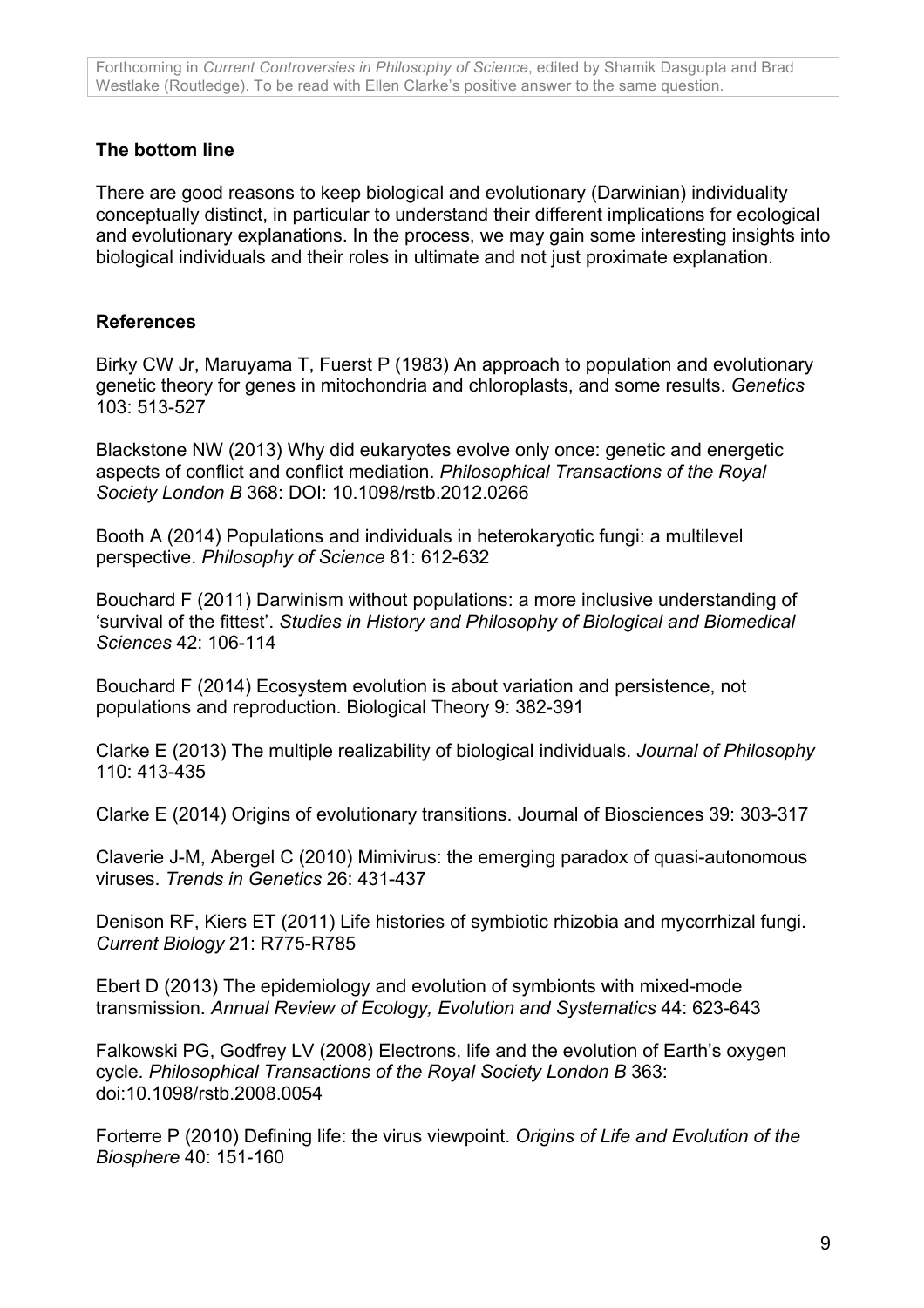Godfrey-Smith P (2009) *Darwinian Populations and Natural Selection*. Oxford University Press

Godfrey-Smith P (2013) Darwinian individuals. In Bouchard F, Huneman P (eds), *From Groups to Individuals: Perspectives on Biological Associations and Emerging Individuality* (pp. 17-36). MIT Press

Godfrey-Smith P (2015) Reproduction, symbiosis, and the eukaryotic cell. *Proceedings of the National Academy of Sciences USA* 112: 10120-10125

Haber M (2013) Colonies are individuals: revisiting the superorganism revival. In Bouchard F, Huneman P (eds), *From Groups to Individuals: Perspectives on Biological Associations and Emerging Individuality* (pp. 195-217). MIT Press

Herron MD, Rashidi A, Shelton DE, Driscoll WW (2013) Cellular differentiation and individuality in the 'minor' multicellular taxa. *Biological Reviews* 88: 844-861

Hohmann-Mariott MF, Blankenship RE (2011) Evolution of photosynthesis. *Annual Review of Plant Biology* 62: 515-548

Huneman P (2010) Assessing the prospects for a return of organisms in evolutionary biology. *History and Philosophy of the Life Sciences* 32: 341-372

Lane N, Martin W (2010) The energetics of genome complexity. *Nature* 467: 929-934

Lynch M, Koskella B, Schaack S (2006) Mutation pressure and the evolution of organelle genome architecture. *Science* 311: 1727-1730

McShea, D.W. (2015) Three trends in the history of life: an evolutionary syndrome. *Evolutionary Biology* 10.1007/s11692-015-9323-x

Michod RE (2005) On the transfer of fitness from the cell to the multicellular organism. *Biology and Philosophy* 20: 967-987

Moran NA (1996) Accelerated evolution and Muller's ratchet in endosymbiotic bacteria. *Proceedings of the National Academy of Sciences USA* 93: 2873-2878

Moran NA, Mira A (2001) The process of genome shrinkage in the obligate symbiont Buchnera aphidicola. *Genome Biology* 2(12): research0054.1-0054.12

Müller M, Mentel M, van Hellemond JJ, Henze K, Woehle C, Gould SB, Yu R-Y, van der Giezen M, Tielens AGM, Martin WF (2012) Biochemistry and evolution of anaerobic energy metabolism in eukaryotes. *Microbiology and Molecular Biology Reviews* 76: 444- 495

Mushegian AA, Ebert E (2015) Rethinking 'mutualism' in diverse host-symbiont communities. *Bioessays* 38: 100-108

Okasha S (2005) Multilevel selection and the major transitions in evolution. *Philosophy of Science* 72: 1013-1025